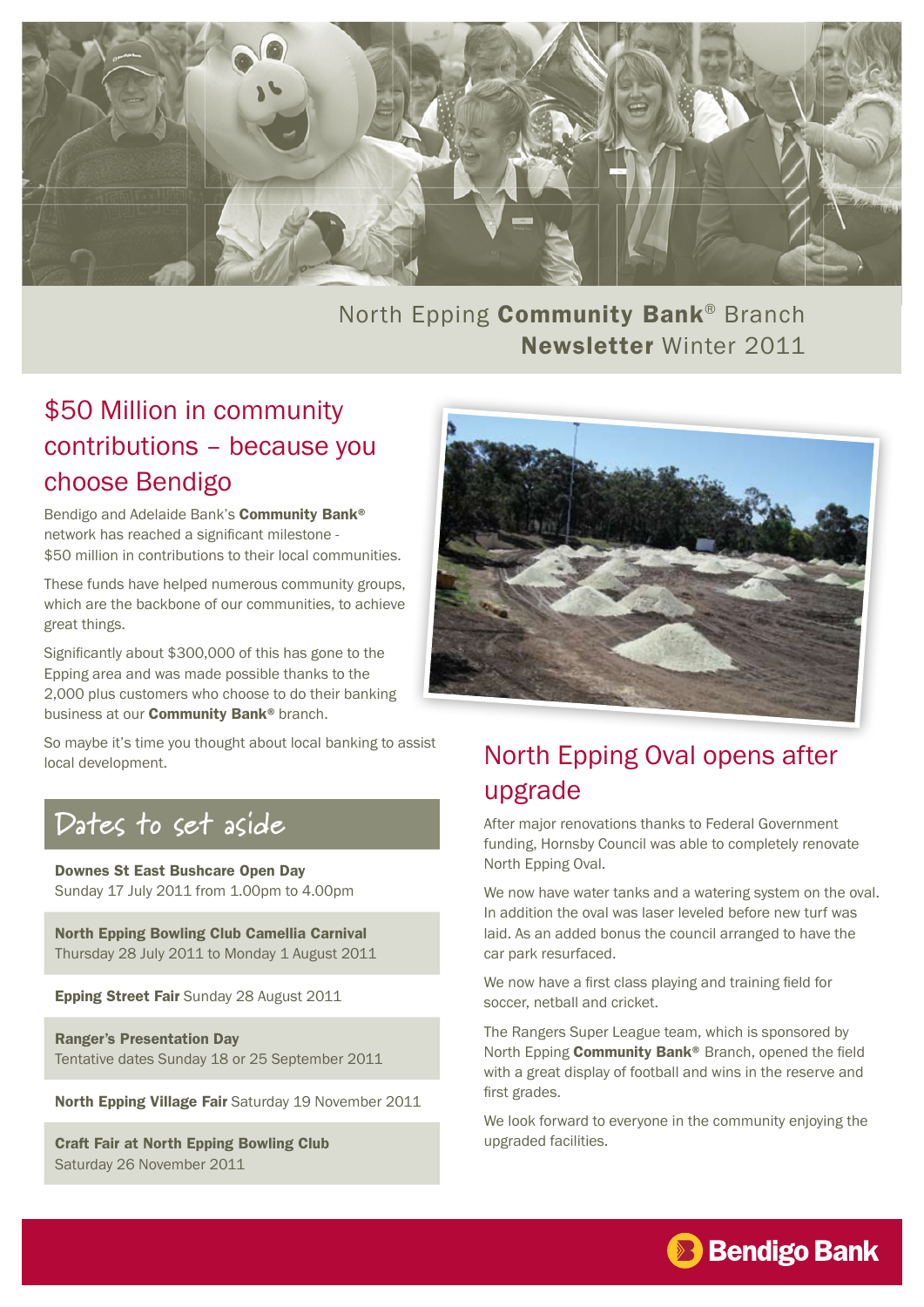### North Epping community rallies for disaster victims



Always prepared to help those in need, the North Epping community again showed itself to be a great neighbour when local residents rallied to organise fundraising activities to assist disaster victims in Queensland, Victoria and New Zealand.





A family cricket day was organised by All Saints Anglican Church and it was great to see tennis legend and local MP, John Alexander, take the crease to help with the fundraising.

North Epping Bowling Club, Epping Scouts and North Epping Rangers combined their efforts to organise a family day at the bowling club. Activities included barefoot bowls, a sizzling barbeque, water slide, jumping castle, Devonshire teas and raffles. Local State MP, Greg Smith, even visited to give a hand at the barbeque.

North Epping Community Bank<sup>®</sup> Branch matched the fundraising efforts dollar for dollar. In all more than \$10,000 was raised from these two events and distributed to the Queensland and Victorian Flood Appeals and Christchurch Earthquake appeal.

Local businesses Better Homes Realty, Epping Travel, Raine & Horne, Moore's Gourmet Butchery, Galluzzo Fine Foods and Ta One Restaurant contributed to the events.

Even our young people found innovative ways to contribute. Mimi and Chichi Pau and their friend Max Surfield created a plate with their interpretation of the Queensland flood disaster and approached the Northern District Times to auction it to raise funds for the appeal.

Impressed with the initiative, thoughtfulness and community spirit shown by the Mimi, Chichi and Max, the branch made a bid of \$500 which was successful. The plate will be framed and displayed at the branch.

### Our Vision Statement

Supporting the growth and strength of our community using profits from high quality banking services.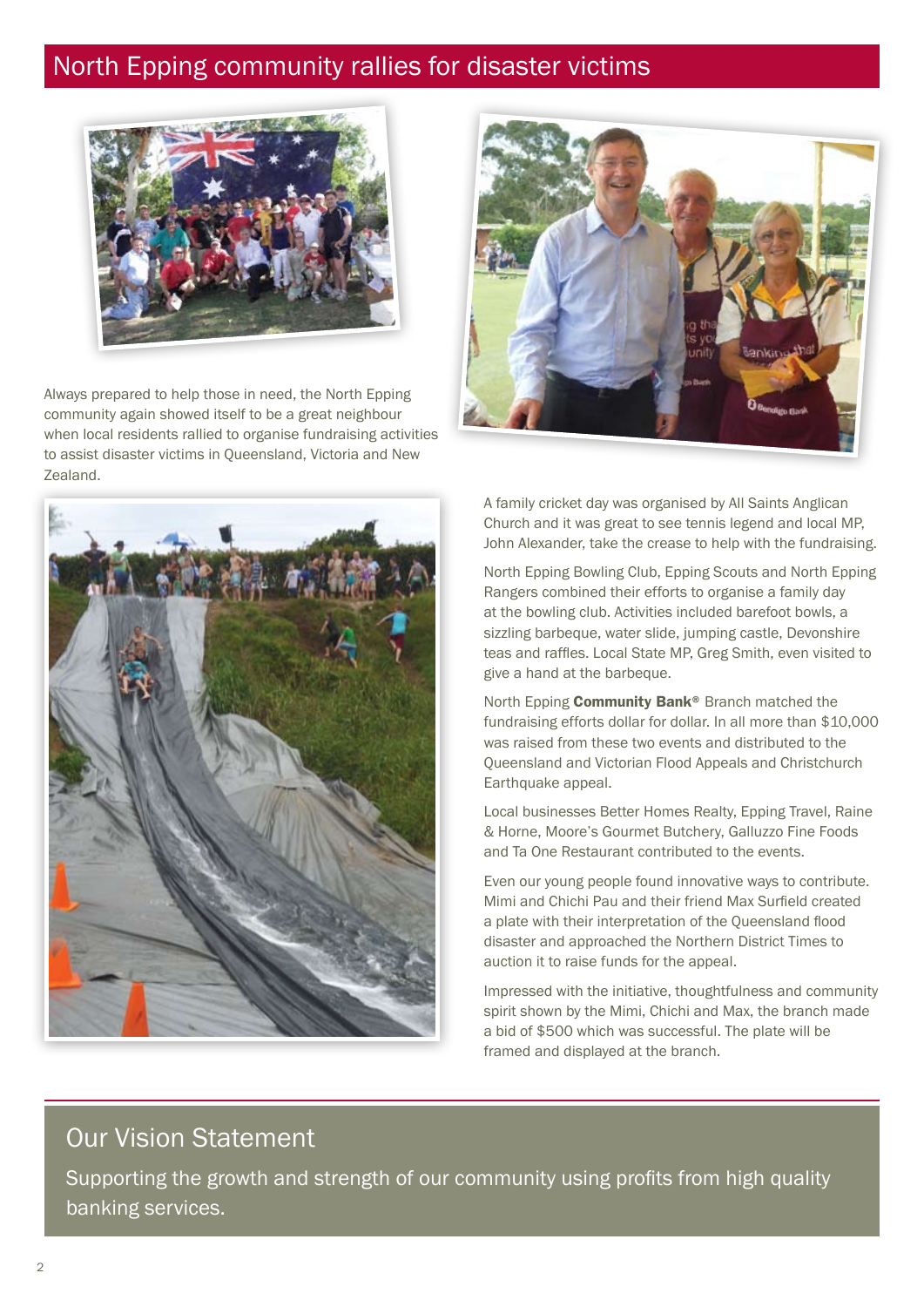### Financial support to community

So far this year we have provided more than \$85,000 in financial support to assist the efforts of local community groups. This is made possible by the support of our customers with their banking business. Some of the groups to benefit are:

#### **Sponsorships**

Epping Boys' High School

Epping Public School

North Epping Public School

Neighbourhood Watch

North Epping Rangers

North Epping Bowling Club

Lifestart Cooperative

Golden Kangaroos

OLHC School

The Shack Youth Outreach

Epping Scout Group

West Epping Bowling Club

#### **Grants**

Friends of Lane Cove Park – Downes St East Bushcare Group

St Gerard's Netball Club

Epping District Athletics Club

OLHC P&F

Transition Epping

North Epping Community Bus

North Epping Girl Guides

Global Neighbourhood Network

North Epping Bowling & Community Club

Epping Scout Group

The Shack Youth Outreach

Rotary Club of Epping

All Saints' Anglican Church

Epping Library Knitting Group

North Epping Rangers Sports Club

Epping Public School P&C

Another grants program will be conducted this year with announcement of the successful applicants planned for November.



### A letter from Epping Rotary

K With the funds from your community grant this year, we assisted a student, Genevieve Firmer, attend the National Youth Science Forum held year, we assisted a student, Genevieve Firmer, to attend the National Youth Science Forum held at The Australian National University in January.

By all accounts this was an outstanding program this year and Genevieve is returning to the club to tell us about her experiences.

I am happy to report also that your community grant money has also enabled us to sponsor three indigenous children from the Torres Straight Islands to attend our annual District Conference in Canberra later this month.

They are year nine students and they will be attending with their teacher, who is speaking on indigenous education.

The main event at this year's conference is a dinner in the Great Hall at Parliament House where the former actor, Jack Thompson, is the key note speaker.

These days Jack campaigns for his own Jack Thompson Foundation that teaches indigenous Australians to build and maintain their own houses in outback Queensland and the Northern Territory.

With a strong indigenous content this year, I am sure that the conference will have a huge impact on these three young people.

I thank you again for your support this year and hope that you can come along to see how we use your community funding.